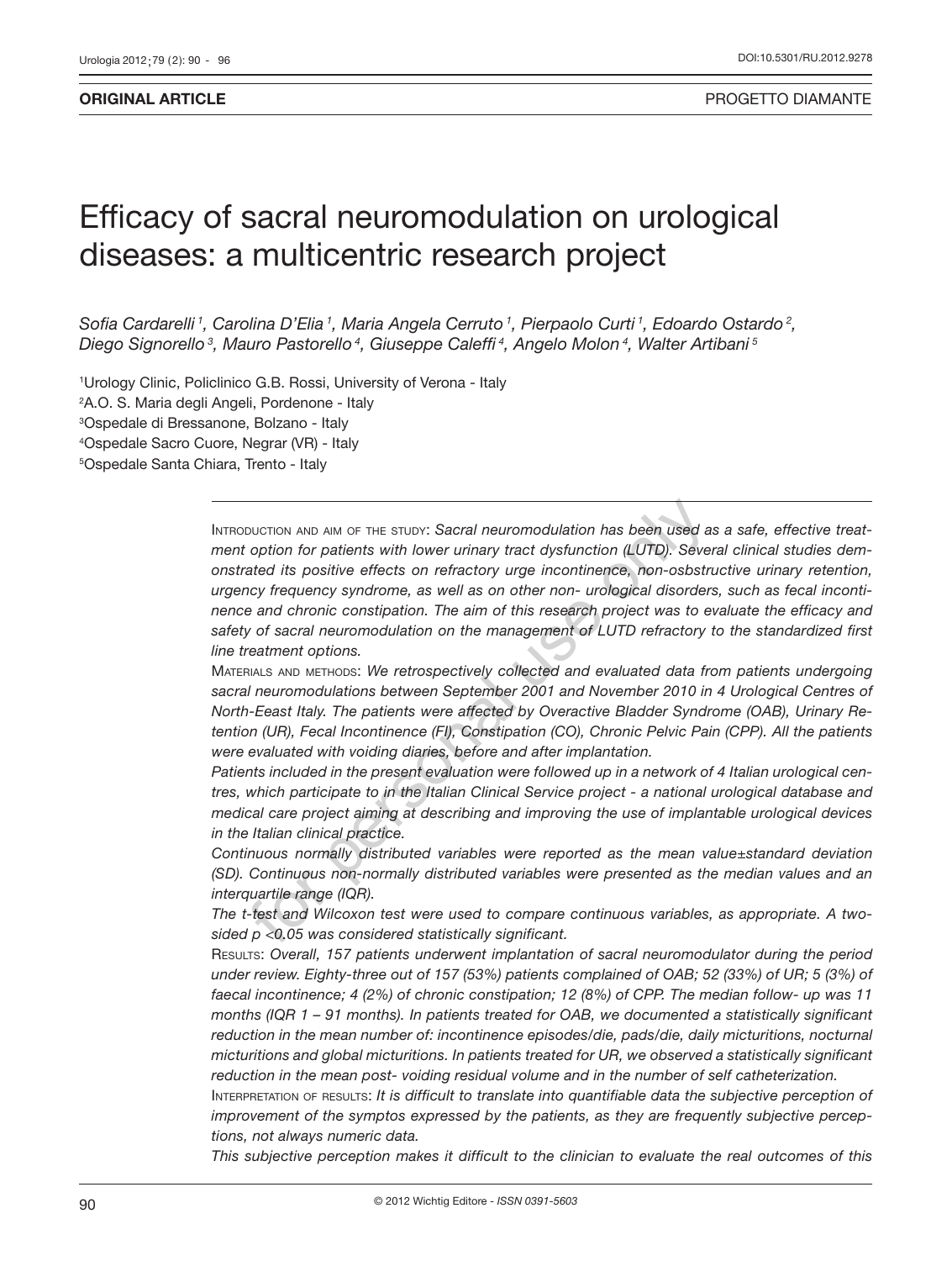*procedure, and makes it difficult to achieve a complete follow-up.* Conclusions: *This multicenter research project confirmed the midterm safety and effectiveness of sacral neuromodulation in the treatment of refractory overactive bladder syndrome and urinary retention, showing high cure rates and low complication rates.* 

KEY WORDS: Sacral neuromodulation, Overactive bladder, Urinary retention

Parole chiave: *Neuromodulazione sacrale, Vescica iperattiva, Rietenzione urinaria*

*Accepted: February 15, 2012*

# INTRODUCTION AND AIM OF THE STUDY

The sacral nerve stimulation or sacral neuromodulation (SNM) is based on the research by Schmidt and Tanagho, and since 1988 it has gradually become a second line treatment for refractory lower urinary tract dysfunction (LUTD), such as wet and dry overactive bladder syndrome, fecal incontinence and chronic bladder pain syndrome (1, 2, 3). Actually, the mechanism underlying sacral neuromodulation is not completely understood, but probably this technique stimulates the afferents and thereby it probably restores the correct balance between excitatory and inhibitory impulses from and to the pelvic organs at a sacral and supra-sacral level (4).

Sacral neuromodulation has been used as a safe and effective treatment option for patients with LUTD. Several clinical studies demonstrated its positive effects on refractory urge incontinence, non-osbstructive urinary retention and urgency frequency syndrome and, in addition to urological disorders, for faecal incontinence and chronic constipation.

In 1997 and in 1999, the FDA has approved the use of SNM for the management of overactive bladder and urinary retention.

The long-term success rate varies from 50% up to 86%, according to the different underlying LUTD (5 -12).

At the present time, more than 35000 patients haves been treated with this technique worldwide (14) .

The aim of this multicenter research project was to evaluate the efficacy and safety of sacral neuromodulation on the management of LUTD.

# MATERIALS AND METHODS

We retrospectively collected and evaluated data from patients who underwent sacral neuromodulation (SNM) between September 2001 and November 2010 in 4 Iitalian Urological Centres (Policlinico G.B. Rossi, Verona; Ospedale Santa Maria della Misericordia, Pordenone; Ospedale San Maurizio, Bolzano; Ospedale Sacro Cuore, Negrar). We collected the demographic and clinical characteristics of the patients, including age, gender, indications to the sacral neuromodulation (overactive bladder syndrome, urinary retention, faecal incontinence, chronic constipation, chronic pelvic pain), age at diagnosis, primary and secondary diagnosis, comorbidities, previous surgery and presence of neurological diseases. The overactive bladder syndrome (OAB) was defined as the complaint of involuntary leakage accompanied by or immediately preceded by urgency; urinary retention (UR) was defined as the inability to void without an anatomical or neurological disease; chronic pelvic pain syndrome (CPP) was defined as persistent o recurrent episodic pelvic pain associated with symptoms suggesting lower urinary tract, sexual, bowel or gynaecological dysfunction, in the absence of proven infection or other obvious pathology. In all patients the standard pharmacological and conservative treatment hads failed. D AIM OF THE STUDY MATERIALS AND METHODS<br>
intion or sacral neuromodulation We retrospectively collected and<br>
search by Schmidt and Tanagho, tients who underwent sacral neu<br>
utally become a second line treat-<br>
tween Septemb

> The pulse generator was implanted in the outer part of the buttock using the standard technique; and since 2005 we have used a percutaneous approach with the tined lead (13). Patients who showed 50% or greater improvement in the symptoms were scheduled to receive the permanent SNM implant. The patients included in the present analysis were evalu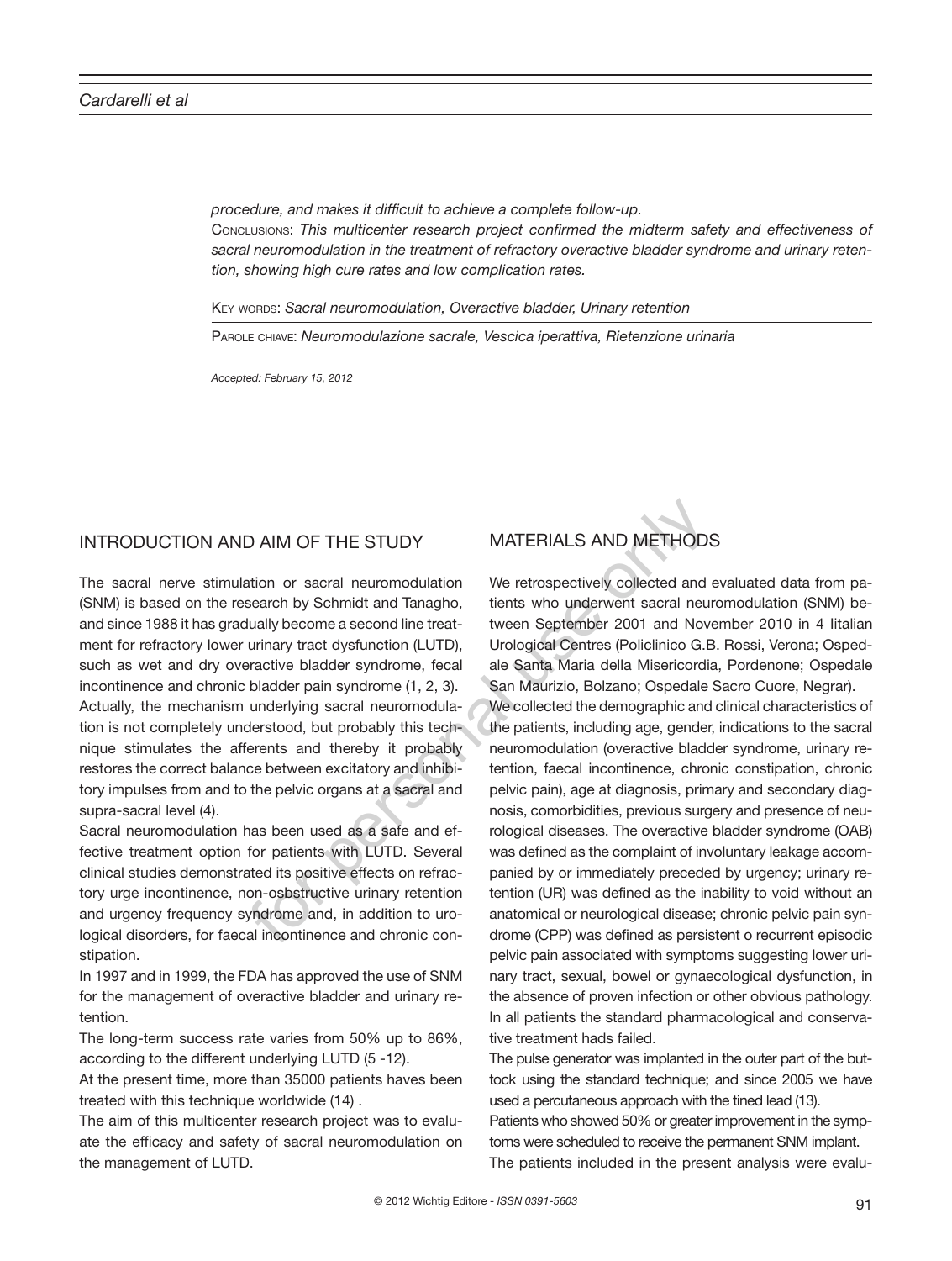ated pre-operatively with history, physical evaluation, voiding diaries, urodynamic studies and were followed up in a network of 4 Italian urological centers, which participated in to the Italian Clinical Service project - a national urological database and medical care project aiming to describe and improve the use of implantable urological devices in the Italian clinical practice. In each center the follow-up was performed with global clinical evaluation and voiding diaries at 3, 6 and 12 months after the implantation.

A clinical improvement  $\geq$  50% of the symptpoms was considered as a positive outcome, with a joint decision between patient and surgeon, and with the evaluation of the voiding diaries and the post- voiding residual volumes after self catheterization.

The usual stimulation parameters were amplitude 0.5 to 10 V, rate 10 to 40 Hz, width 180 to 210 milliseconds with continuous stimulus.

All adverse events and complications or surgical re-intervention were recorded and evaluated.

Continuous parametric variables were reported as the mean value±standard deviation (SD). Continuous nonparametric variables were presented as the median values and an interquartile range (IQR).

The t-test and Wilcoxon test were used to compare continuous variables, as appropriate. A two-sided p <0.05 was considered statistically significant.

## **RESULTS**

A total of 157 patients underwent the implantation of a sacral neuromodulator in the period under review. Patients' characteristics were as follows: 122/156 (78%) were female; the mean age at symptoms presentation was  $51±18$  years; the mean age at implantation was  $58+15$  years (Table I). The primary diagnosis was OAB in 83/157 (53%) patients; UR in 52/157 (33%) patients; fecal incontinence (FI) in 5/157 (3%), and chronic constipation (Co) in 4/157 (2%). Twelve 12 (8%) patients suffered from CPP. Forty-nine (31%) patients presented a secondary diagnosis: OAB in 7 (5%) patients; UR in 6 (4%); FI in 7(5%); Co in 27 (17%), and CPP in 6 (4%) (Table I). The etiology of the primary symptom was idiopathic in 59 (44%) patients; neurogenic in 36 (27%), and surgeryrelated in 39 (29%). Seventy-five patients (58%) underwent previous surgery, with hysterectomy in 35 patients (27%) and cystopexy in 9 (7%) as the most frequent. The other surgical treatments were rectopexy (5%), radical prostatec**TABLE I -** DEMOGRAPHIC AND CLINICAL CHARACTERI-**STICS** 

| gical centers, which participated<br>ervice project - a national urologi- | Variable                                 | N   |           |
|---------------------------------------------------------------------------|------------------------------------------|-----|-----------|
| Il care project aiming to describe                                        | Female gender, no. (%)                   | 156 | 122 (78%) |
| mplantable urological devices in                                          | Age at PNE, mean±SD                      | 157 | $58 + 15$ |
| ce. In each center the follow-up                                          | Age at onset of symptoms, mean±SD        | 109 | 51±18     |
| al clinical evaluation and voiding                                        | Primary diagnosis, no. (%)               | 157 |           |
| nths after the implantation.<br>50% of the symptpoms was con-             | Overactive bladder syndrome (OAB)        |     | 83 (53%)  |
| tcome, with a joint decision be-                                          | Urinary retention (UR)                   |     | 52 (33%)  |
| on, and with the evaluation of the<br>st-voiding residual volumes after   | Fecal incontinence (FI)                  |     | 5(3%)     |
|                                                                           | Constipation (Co)                        |     | 4(2%)     |
|                                                                           | Chronic pelvic pain (CPP)                |     | 12 (8%)   |
| ameters were amplitude 0.5 to 10<br>th 180 to 210 milliseconds with       | Other                                    |     | 1(1%)     |
|                                                                           | Secondary diagnosis, no. (%)             | 157 | 49 (31%)  |
| omplications or surgical re-inter-                                        | Overactive bladder syndrome (OAB)        |     | 7(5%)     |
| d evaluated.                                                              | Urinary retention (UR)                   |     | 6(4%)     |
| variables were reported as the                                            | Fecal incontinence (FI)                  |     | 7(5%)     |
| eviation (SD). Continuous non-<br>presented as the median values          | Constipation (Co)                        |     | 27 (17%)  |
| : (IQR).                                                                  | Chronic pelvic pain (CPP)                |     | 6(4%)     |
| test were used to compare con-                                            | Other                                    |     | 2(1%)     |
| opriate. A two-sided p <0.05 was                                          | Etiology of the primary symptom, no. (%) | 134 |           |
| gnificant.                                                                | Idiopathic                               |     | 59 (44%)  |
|                                                                           | Neurogenic                               |     | 36 (27%)  |
|                                                                           | Surgery-related                          |     | 39 (29%)  |
|                                                                           | Diabetes, no. (%)                        | 100 | 11 (11%)  |
| underwent the implantation of a                                           | Previous surgery, no. (%)                | 130 | 75 (58%)  |
| the period under review. Patients'                                        | Hysterectomy                             |     | 35 (27%)  |
| lows: 122/156 (78%) were female;                                          | Cystopexy                                |     | 9(7%)     |
| ns presentation was 51±18 years;<br>ion was 58+15 years (Table I). The    | Rectopexy                                |     | 7 (5%)    |
| B in 83/157 (53%) patients; UR in                                         | Prostatectomy                            |     | 6 (5%)    |
| cal incontinence (FI) in 5/157 (3%),                                      | Hemorroidectomy                          |     | 2(2%)     |
| Co) in 4/157 (2%). Twelve 12 (8%)                                         | Sphincterotomy                           |     | 1(1%)     |
| P. Forty-nine (31%) patients pre-                                         | Other                                    |     | 41 (32%)  |
| nosis: OAB in 7 (5%) patients; UR<br>127 (17%), and CPP in 6 (4%) (Ta-    | Neurological disease, no. (%)            | 138 | 38 (28%)  |
| primary symptom was idiopathic                                            | Multiple sclerosis                       |     | 7 (5%)    |
| rogenic in 36 (27%), and surgery-                                         | Spinal lesion                            |     | 8(5%)     |
| nty-five patients (58%) underwent                                         | <b>Stroke</b>                            |     | 4(3%)     |
| sterectomy in 35 patients (27%)                                           | Parkinson's disease                      |     | 3(2%)     |
| as the most frequent. The other<br>ectopexy (5%), radical prostatec-      | Other                                    |     | 20 (14%)  |
|                                                                           |                                          |     |           |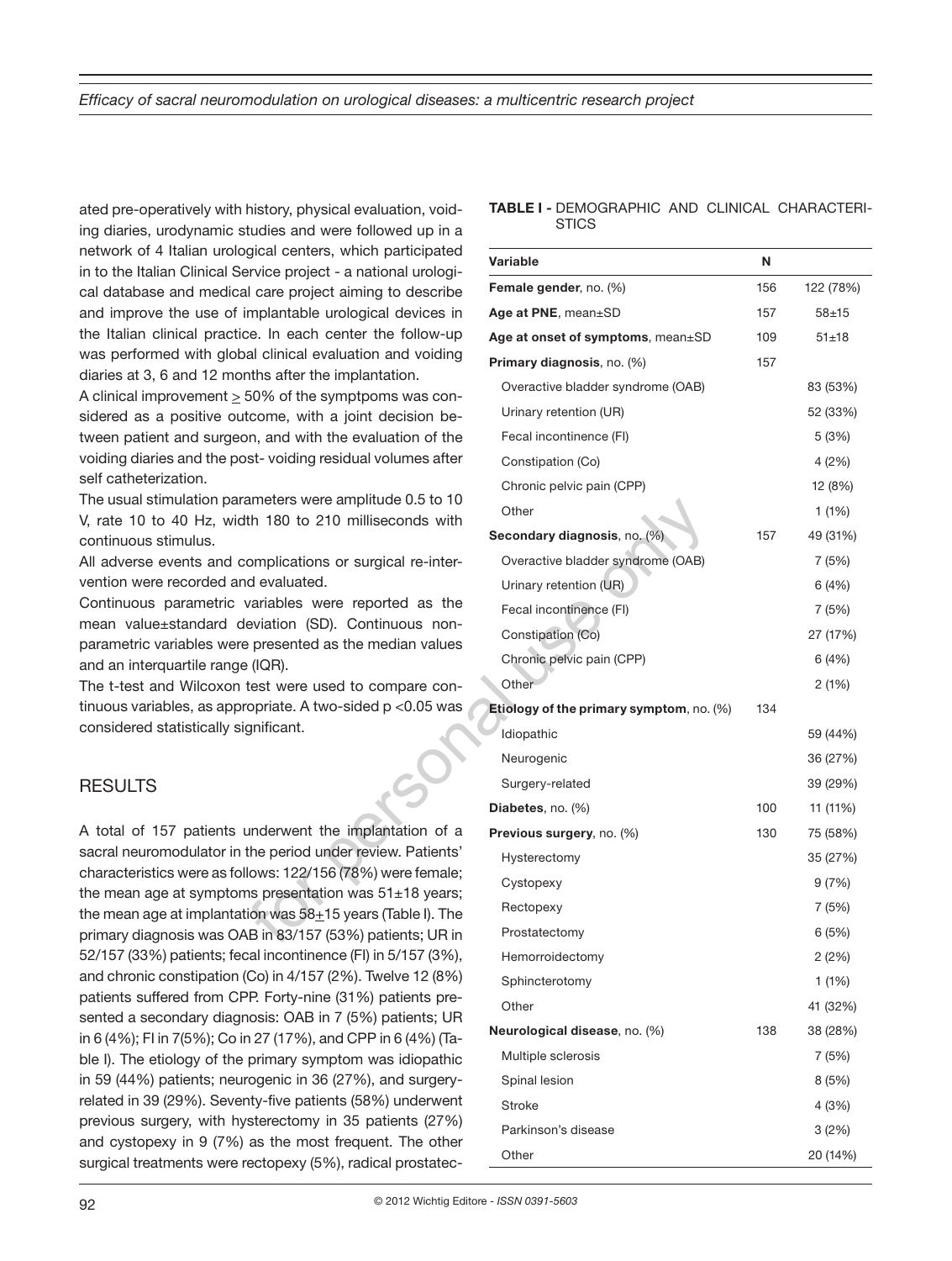tomy (5%), hemorrhoidectomy (2%), and other procedures (32%). Of the 38 patients affected from a neurological disease (28%), 7 (5%) had multiple sclerosis, 8 (5%) spinal lesion, 4 (3%) stroke, and 3 (2%) Parkinson's disease (Table I). One hundred and fifty-seven patients underwent a percutaneous nerve evalutation (PNE) test; a total of 120 patients (76 %) received a permanent SNM implant. The median time elapsed between the PNE test and the permanent implant was 43.5 days (IQR: 23.8-65.3 days). The median term follow- up was 11 months (range  $1 - 91$  months), and 81 (68%) patients were eligible at follow- up. All patients completed at least 11 months of follow- up. Table II shows the baseline clinical characteristics of the evaluated patients. We included in the follow- up the voiding diaries of 50 eligible patients affected by OAB and 30 affected by UR. In the patients treated for OAB, we documented a statistically significant reduction (p <0.001) in the mean number of incontinence episodes/die (1.5± 2.1 VS 4.1 $\pm$ 2.7), number of pads used  $(1.3\pm1.4 \text{ VS } 3.4\pm2.4)$ , and number of daytime urination [1.3 micturition (8.1±2.7 VS 13.0±5.3)] (Table III). In the patients treated for UR, we observed a statistically significant reduction (p <0.001) in the post-voiding residual volume (87.2±96.9 VS 321.4±153.5) and in the number of self- catheterization  $(1.3 \pm 1.3 \text{ vs.VS})$  $3.8±1.4$ ). The reduction in the daily, nocturnal and global micturition was not statistically significant (Table IV); 86% of the patients with complete urinary retention (8) achieved a voided volume >120 cc.

#### **TABLE II -** BASELINE CLINICAL VARIABLES

| Variable                                                   | OAB (No. $= 90$ )° |                  |     | UR (No. $= 58$ ) <sup>#</sup> |  |
|------------------------------------------------------------|--------------------|------------------|-----|-------------------------------|--|
|                                                            | No.                |                  | No. |                               |  |
| Incontinence episode/day, mean±SD                          | 63                 | $4.4 \pm 3.1$    |     | ---                           |  |
| Pads/day, mean±SD                                          | 60                 | $3.4 \pm 2.2$    |     |                               |  |
| Voided volume, mean±SD                                     | 63                 | $147.7 \pm 70.3$ |     | ---                           |  |
| Post void residual urine, mean±SD                          |                    |                  | 50  | 322.6±151.2                   |  |
| Self-catheterization/day, mean±SD                          |                    |                  | 51  | $4.2 \pm 2.7$                 |  |
| Daily micturition, mean±SD                                 | 64                 | $10.6 + 4.2$     | 49  | $5.0 + 4.6$                   |  |
| Nightly micturition, mean±SD                               | 63                 | $3.0 + 3.1$      | 49  | $0.8 + 1.5$                   |  |
| Global micturition, mean±SD                                | 63                 | $13.6 \pm 6.3$   | 49  | $5.8 + 5.3$                   |  |
| °65 baseline voiding diaries; #51 baseline voiding diaries |                    |                  |     |                               |  |

#### **TABLE III -** OAB PATIENTS

| Variable                                | No. | <b>Baseline</b>  | <b>FU</b>        | P-value     |
|-----------------------------------------|-----|------------------|------------------|-------------|
| Incontinence episode/day, $mean \pm SD$ | 48  | $4.1 \pm 2.7$    | $1.5 + 2.1$      | $< 0.001$ ° |
| Pads/day, $mean \pm SD$                 | 44  | $3.4 \pm 2.4$    | $1.3 + 1.4$      | $< 0.001$ ° |
| Voided volume, mean±SD                  | 45  | $143.6 \pm 69.9$ | $206.7 \pm 88.5$ | $< 0.001*$  |
| Daily micturition, mean±SD              | 48  | $10.4 \pm 4.2$   | $7.4 + 2.5$      | $< 0.001$ ° |
| <b>Nightly micturition, mean</b> ±SD    | 48  | $2.6 + 1.8$      | $0.8 + 0.9$      | $< 0.001$ ° |
| Global micturition, mean±SD             | 48  | $13.0 + 5.3$     | $8.1 \pm 2.7$    | $< 0.001$ ° |
|                                         |     |                  |                  |             |

\*T-Test; ° Wilcoxon test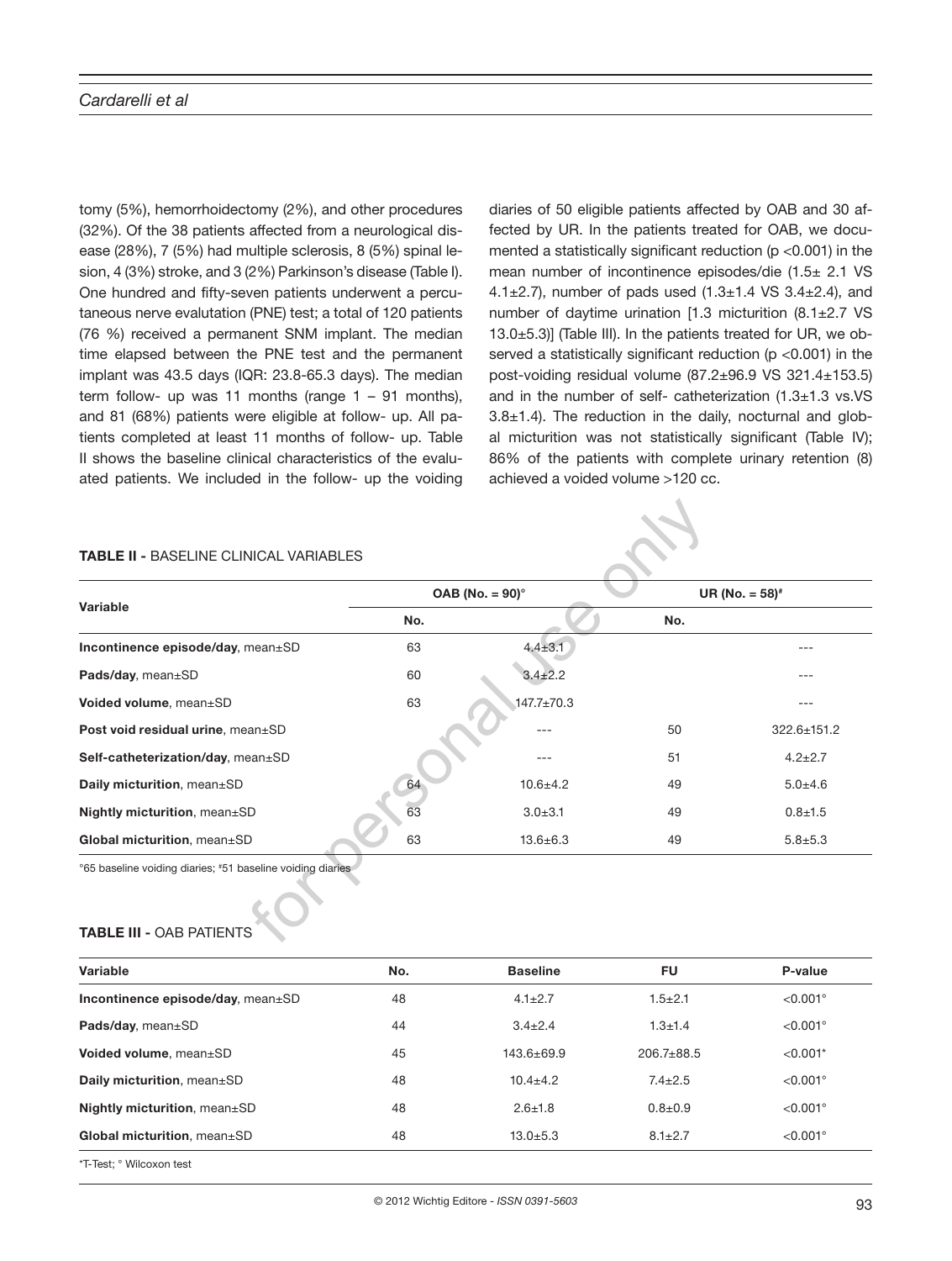#### **TABLE IV -** UR PATIENTS

| Variable                                  | No. | <b>Baseline</b>   | FU            | P-value              |
|-------------------------------------------|-----|-------------------|---------------|----------------------|
| <b>Post void residual urine, mean</b> ±SD | 30  | $321.4 \pm 153.5$ | $87.2 + 96.9$ | $<$ 0.001 $^{\circ}$ |
| Self-catheterization/day, mean±SD         | 30  | $3.8 + 1.4$       | $1.3 + 1.3$   | $< 0.001$ °          |
| Daily micturition, mean±SD                | 29  | $4.7 \pm 3.8$     | $5.4 \pm 2.0$ | $0.159^\circ$        |
| Nightly micturition, mean $\pm$ SD        | 29  | $0.7 + 1.3$       | $0.7 + 1.1$   | $0.886^\circ$        |
| Global micturition, mean±SD               | 29  | $5.4 + 4.6$       | $6.1 \pm 2.5$ | $0.328^\circ$        |
|                                           |     |                   |               |                      |

\*T-Test; ° Wilcoxon test

During the observation time, 24 adverse events occurred in 20 patients (13%), with the lost of efficacy as the most frequent (10 cases). Only six patients (5%) discontinued the treatment, with a median time of 18 months (IQR:  $7 - 30$ months). Only 11 patients (9%) have replaced at least once the impulse generator (IPG) battery. The mean time between the permanent implant and the battery change was 3.4±2.0 years (range 1-8).

### INTERPRETATION OF RESULTS

The physiological mechanisms underlying the mode of action of SNM on urinary and fecal incontinence are still barely understood. Several studies evaluated the efficacy and the long- term results of SNM.

In five studies with a long**-** time follow**-** up, evaluated by Van Kerrebroeck in a recent review of the literature, the satisfaction degree of the patients was variable between 60 to 77% (15). Moreover, the results of 17 centres worldwide (163 patients), with a minimum follow**-**up of 5 years, showed 5-year success rates of 68%, 56%**,** and 71% for the management of urge urinary incontinence**,** urgency frequency**,** and urinary retention, respectively (6).

In all these studies, the success of treatment was defined as the percentage of patients who had a successful outcome at last follow-up visit (more than 50% improvement in the voiding diary variables).

In our study, we documented a statistically significant reduction in the mean number of incontinence episodes/die, pads used and daytime urination in the patients treated for OAB, and a statistically significant reduction in the postvoiding residual volume and in the self catheterization number in the patients treated for UR, demonstrating that

sacral NMS is an effective treatment. Patients undergoing sacral neuromodulation can also achieve improvements of their sexual life, as demonstrated by Signorello et al (17). Considering the relative young age of our patients, sexual life may represent and important aspect of the well-being of our patients. Unfortunately, we do not have data about the impact of NMS on the health-related quality of life domains. Limitations of our study are as follows: the patients' evaluation of the patients was performed retrospectively, without validated questionnaires, with a short-term followup. The patients' retrospective evaluation of the patients can not allow us to obtain all necessary information and, unfortunately, we could evaluate the follow-up of about half the patients. Moreover, because of the lack of information of the impact of SNM on patients' quality of life, it was difficult to translate into quantifiable data the subjective perception of symptoms improvement of the as expressed by the patients, as they are frequently subjective perceptions, not always numeric data. The evaluation of the patients' perceptions may be arbitrary and problematic. This subjective perception makes it hard to evaluate the real outcomes of this procedure and makes it difficult to achieve a complete follow-up. The median follow- up of our study was 11 months, and this may represent a further bias, considering that the length of follow- up is considered one of the parameters predictive of explantation and revision of the neuromodulator. We need further well- designed large, prospective and randomized studies, in order to identify the real efficacy of this treatment. e lost or emclacy as the most re-<br>sacra neuromodulation can also a<br>time of 18 months (0R: 7 - 30 Considering the relative young ag<br>(9%) have replaced at least once life may represent and important<br>a) battery. The mean time

# CONCLUSIONS

This multicenter research project demonstrated that sacral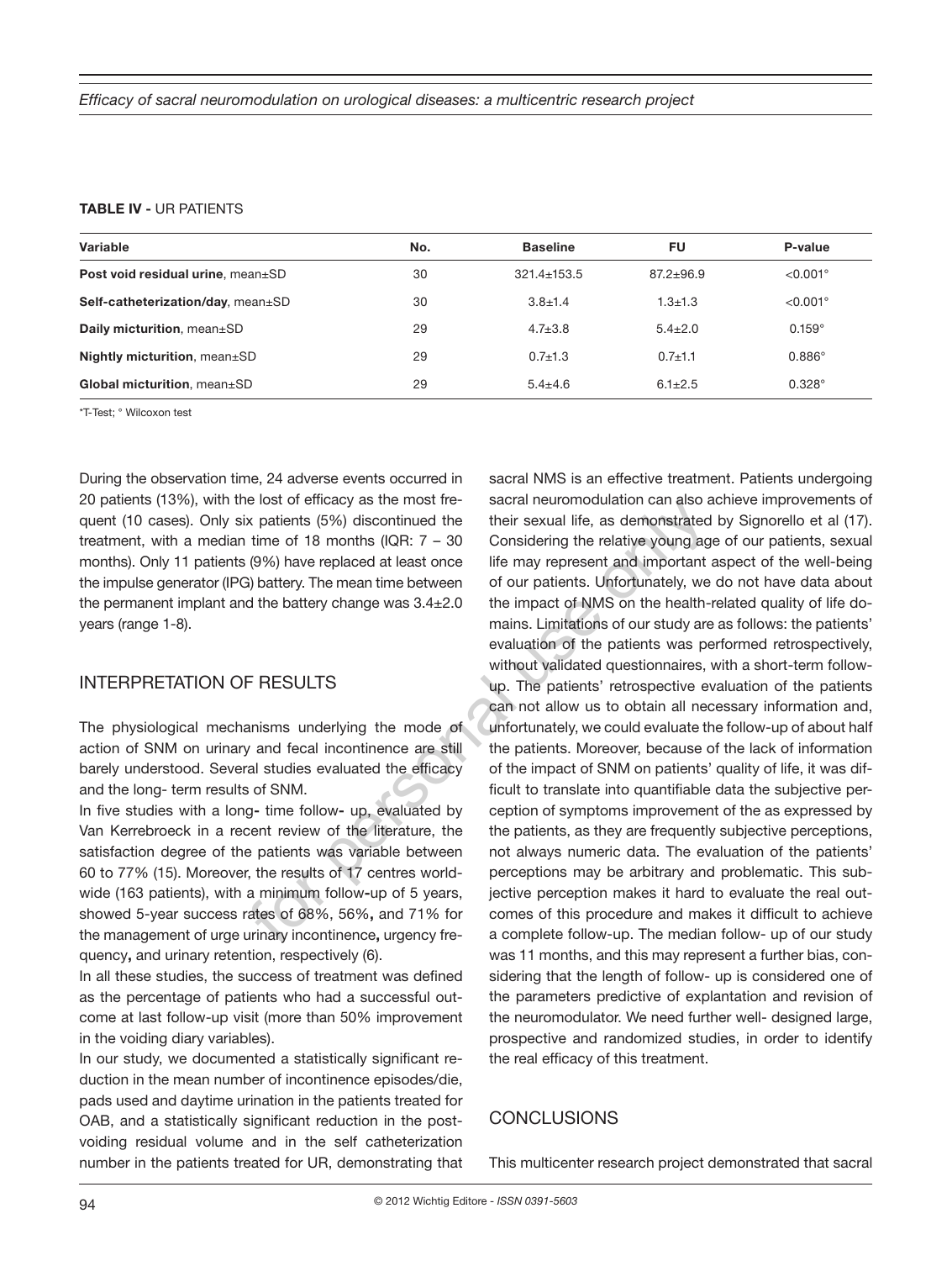neuromodulation is a mid-term safe and effective treatment of refractory overactive bladder syndrome and urinary retention, with high cure rates and low complication rates.

# RIASSUNTO

La neuromodulazione sacrale è un'opzione terapeutica efficace e sicura per i pazienti affetti da disfunzioni del basso apparato urinario, dimostrata e validata da numerosi studi clinici.

Sono stati raccolti retrospettivamente i dati di tutti i pazienti affetti da sindrome della vescica iperattiva (OAB), ritenzione urinaria (UR), incontinenza fecale (FI), stipsi cronica (CO), dolore pelvico cronico (CPP), sottoposti a neuromodulatione sacrale tra Settembre 2001 e Novembre 2010 in 4 centri urologici del Nord-Est, nell'ambito del progetto italiano Clinical Service. Quest'ultimo ha lo scopo di costituire una banca dati nazionale urologica con il fine di descrivere e migliorare l'uso dei dispositivi impiantabili nella pratica clinica. Tutti i pazienti sono stati valutati con diario minzionale, prima e dopo l'impianto. CO (UPP), solutional a neuronion commet or interest<br>
combe 2001 e November 2010 all the authors declare not to have any<br>
ord-Est, nell'ambito del progetto interest.<br>
Quest'ultimo ha lo scopo di costi-<br>
The data presented i

Complessivamente sono stati analizzati 157 pazienti sottoposti a impianto di neuromodulatore sacrale nel periodo di valutazione; 83 (53%) soggetti erano affetti da vescica iperattiva (OAB), 52 (33%) da ritenzione urinaria cronica (UR), 5 (3%), incontinenza fecale, 4 (2%) da stipsi, 12 (8%) da dolore pelvico cronico. Il follow-up mediano è stato di 11

# **REFERENCES**

- 1. Tanagho EA, Schmidt RA. Electrical stimulation in the clinical management of the neurogenic bladder. J Urol 1988;140:1331-9.
- 2. 4th International Consultation on Incontinence, Paris July 5- 8, 2008
- 3. EAU International Guidelines on Urinary incontinence, 2010
- 4. Bemelmans BL, Mundy AR, Craggs MD. Neuromodulation by implant for treating lower urinary tract symptoms and dysfunction. Eur Urol 1999 Aug;36(2):81-91.
- 5. Kessler TM, Buchser E, Meyer S et al. Sacral neuromodulation for refractory lower urinary tract dysfunction. Results of a nationwide registry in Switzerland. Eur Urol 2007; 51: 1357-63.
- 6. van Kerrebroeck PE, van Voskuilen AC, Heesakkers JP et al. Results of sacral neuromodulation therapy for urinary void-

mesi (IQR 1-91 mesi). Per quanto riguarda i pazienti trattati per OAB, abbiamo documentato una riduzione statisticamente significativa nel numero medio di episodi giornalieri di incontinenza urinaria, il numero di pannolini/die utilizzati, il numero di minzioni diurne, di minzioni notturne e di minzioni globali. Per quanto riguarda i pazienti trattati per UR, abbiamo documentato una riduzione statisticamente significativa del volume residuo dopo svuotamento e del numero di auto cateterismi/die.

Questo progetto di ricerca multicentrico ha confermato che la neuromodulazione sacrale è a medio termine un trattamento sicuro, ed efficace per i pazienti affetti da sindrome della vescica iperattiva e ritenzione urinaria.

#### **Conflict of interest**

*All the authors declare not to have any that we have no conflict of interest.* 

*The data presented in this study are part of a multicentric database operated by Medtronic, as part of a multicenter project, the Italian Clinical Service project.*

Corresponding author: Sofia Cardarelli, MD Urology Clinic, University of Verona, Policlinico G.B. Rossi, VII Floor Lotto B , Piazza L.A. Scuro 10, 37134, Verona, Italy sofia.cardarelli@ospedaleuniverona.it

ing dysfunction: outcomes of a prospective, worldwide clinical study. J Urol 2007; 178: 2029-34.

- 7. Groen J, Blok B, Bosch R. Five-year follow-up of sacral nerve neuromodulation in 60 women with idiopathic refractory urge incontinence. Neurourol Urodyn 2009; 28: 795-6.
- 8. Jonas U, Fowler CJ, Chancellor MB et al. Efficacy of sacral nerve stimulation for urinary retention: results 18 months after implantation. J Urol 2001; 165: 15-9.
- 9. Aboseif S, Tamaddon K, Chalpin S, Freedman S, Kaptein J. Sacral neuromodulation as an effective treatment for refractory pelvic floor dysfunction. Urology 2002; 60: 52-6.
- 10. Datta SN, Chaliha C, Singh A et al. Sacral neurostimulation for urinary retention: 10-year experience from one UK centre. BJU Int 2008; 101: 192-6.
- 11. White WM, Dobmeyer-Dittrich C, Klein FA, Wallace LS. Sacral nerve stimulation for treatment of refractory urinary retention: long-term efficacy and durability. Urology 2008;  $71 \cdot 71 - 4$